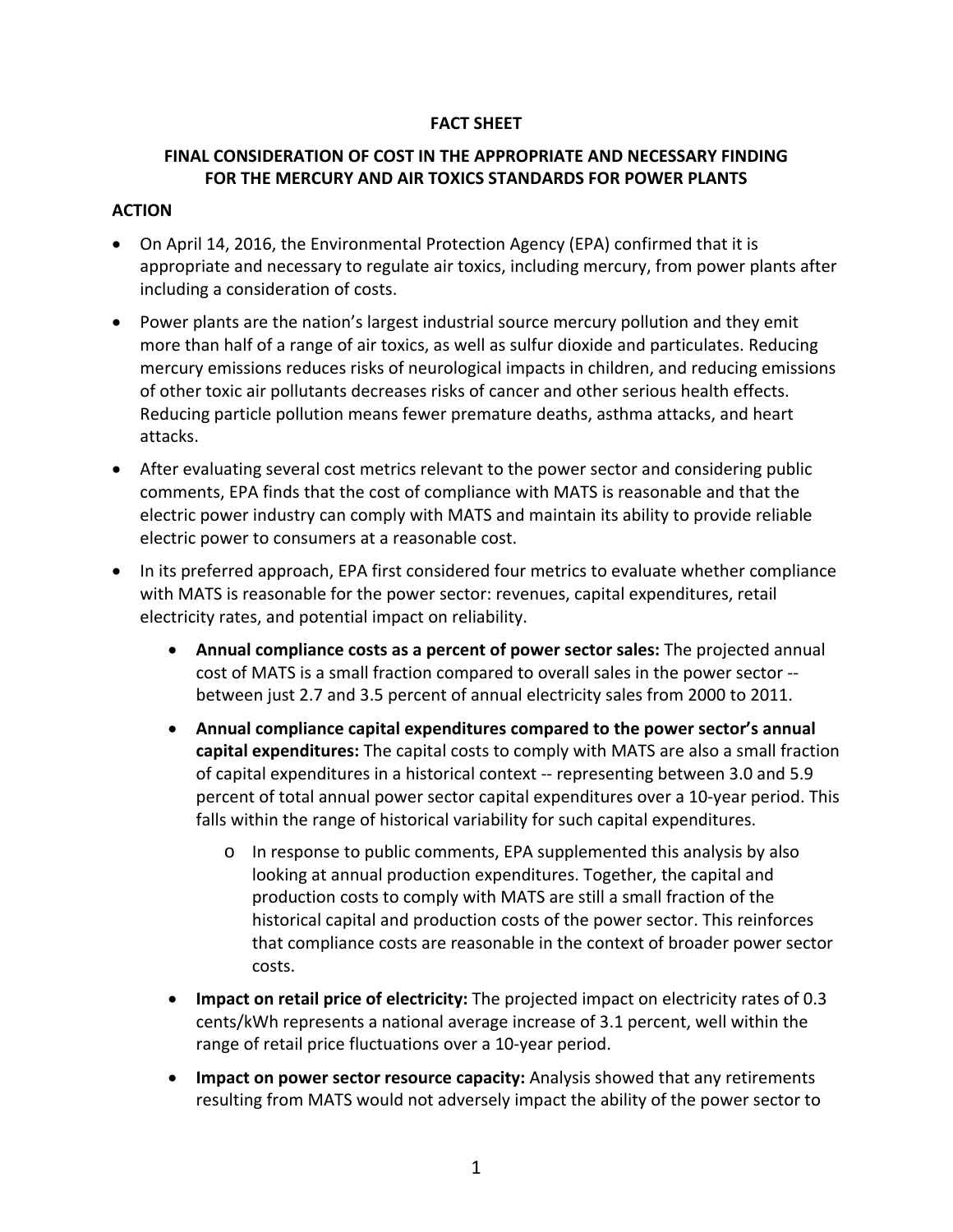meet demand for electricity.

- As a second independent approach that also supports the appropriate finding, EPA also presented the results of an extensive benefit‐cost analysis that was conducted at the time MATS was issued in 2012. This analysis found that the benefits of MATS are substantial, and that for every dollar spent to reduce toxic pollution from power plants, the American public would see up to \$9 in health benefits.
- For each of these reasons, the Administrator determined that considering costs does not alter the agency's previous finding that regulating air toxics from power plants is appropriate and necessary.
- This finding is particularly well-founded in light of the significant health risks toxic air pollution poses to the American public, and of the fact that, as EPA demonstrated when MATS was issued in 2012, the public benefits achieved by the rule far outweigh the costs.
- Mercury can damage children's developing nervous systems, reducing their ability to think and learn. Other toxic air pollutants emitted by power plants, including metals such as chromium and arsenic, can cause a range of dangerous health problems in adults, from cancer to respiratory illnesses.
- Mercury and other power plant emissions can also damage the environment and pollute our nation's lakes, streams and fish.
- The final supplemental finding does not affect power plants' compliance obligations, which began in April 2015, or the steps that many plants across the country have already taken and are continuing to take to meet those obligations.
- EPA has continued to work closely with the power sector, grid operators, utilities, the Department of Energy and the Federal Energy Regulatory Commission throughout the compliance period to ensure that the power sector can continue to provide reliable electricity to consumers at a reasonable cost.

# **BACKGROUND**

- On December 20, 2000, the EPA determined, pursuant to CAA section  $112(n)(1)(A)$ , that it is appropriate to regulate coal‐ and oil‐fired EGUs, based on the determination that air toxic emissions, most notably mercury, pose hazards to public health and the environment and that there are available controls to reduce air toxic emissions from these units.
- EPA also determined that it is necessary to regulate air toxic emissions from EGUs because the other CAA requirements applicable to EGUs would not result in emissions reductions that were adequate to address the hazards these air toxics pose. EPA added these units to the CAA section 112(c) list of sources that must be regulated under CAA section 112(d).
- On February 16, 2012, EPA published final air toxics standards for coal‐ and oil‐fired EGUs also known as the Mercury Air Toxics Standards or "MATS." At that time, EPA published a detailed analysis of the benefits and costs of the final rule. Also at that time, EPA reaffirmed the December 2000 finding and listing of EGUs.